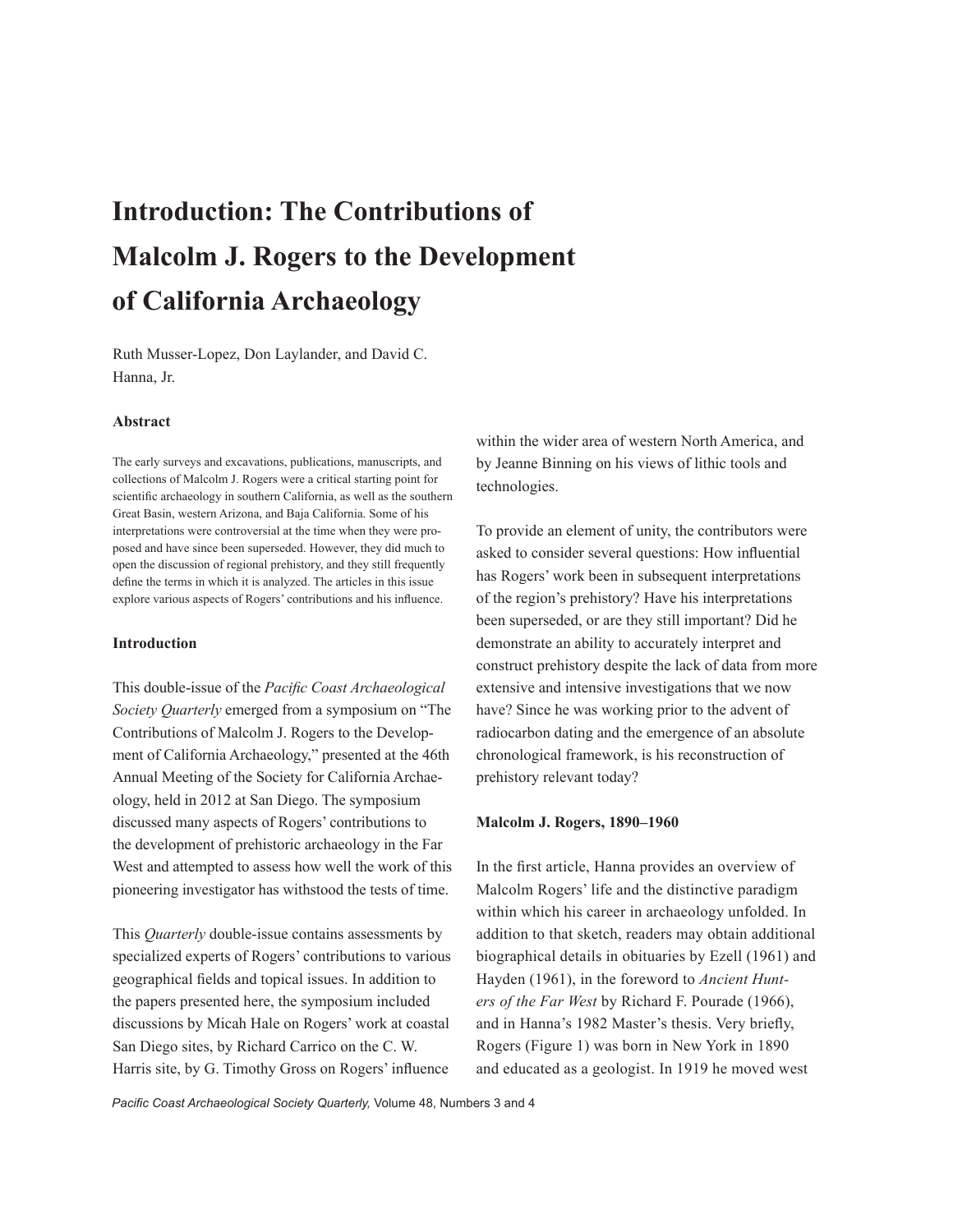and took up avocado growing in Escondido, San Diego County. That same year saw the beginning of his investigations of local archaeology. Between 1919 and 1945 Rogers was affiliated with the San Diego Museum of Man, undertaking wide-ranging archaeological investigations. He resumed his research intermittently during the period between 1945 and his death in 1960.

According to his colleague and friend Julian Hayden (1961:1324), Rogers brought to his work "a unique combination of physical stamina, endurance, dogged persistence and an intellectual curiosity which searched out and followed every aspect of the prob-

lems at hand." His studies "were characterized by a passion for simplicity and an emphasis upon broad patterns, supported by an intuitive genius for arriving at the heart of a problem."

Rogers was one of a handful of pioneers in the development of a scientific, chronologically minded archaeology in southern California. He was a contemporary of such other regional figures as David Banks Rogers, Elizabeth W. Crozier Campbell, and Mark R. Harrington. During much of Rogers' career, museum-based archaeology was only a poor stepchild within California anthropology, subordinate to university-based salvage ethnography. Rogers faced significant obstacles to his

> Figure 1. Malcolm J. Rogers at La Forteleza (Museum of Man Site A-64), Gila Bend, Arizona. Copyright San Diego Museum of Man.

*PCAS Quarterly* 48(3&4)

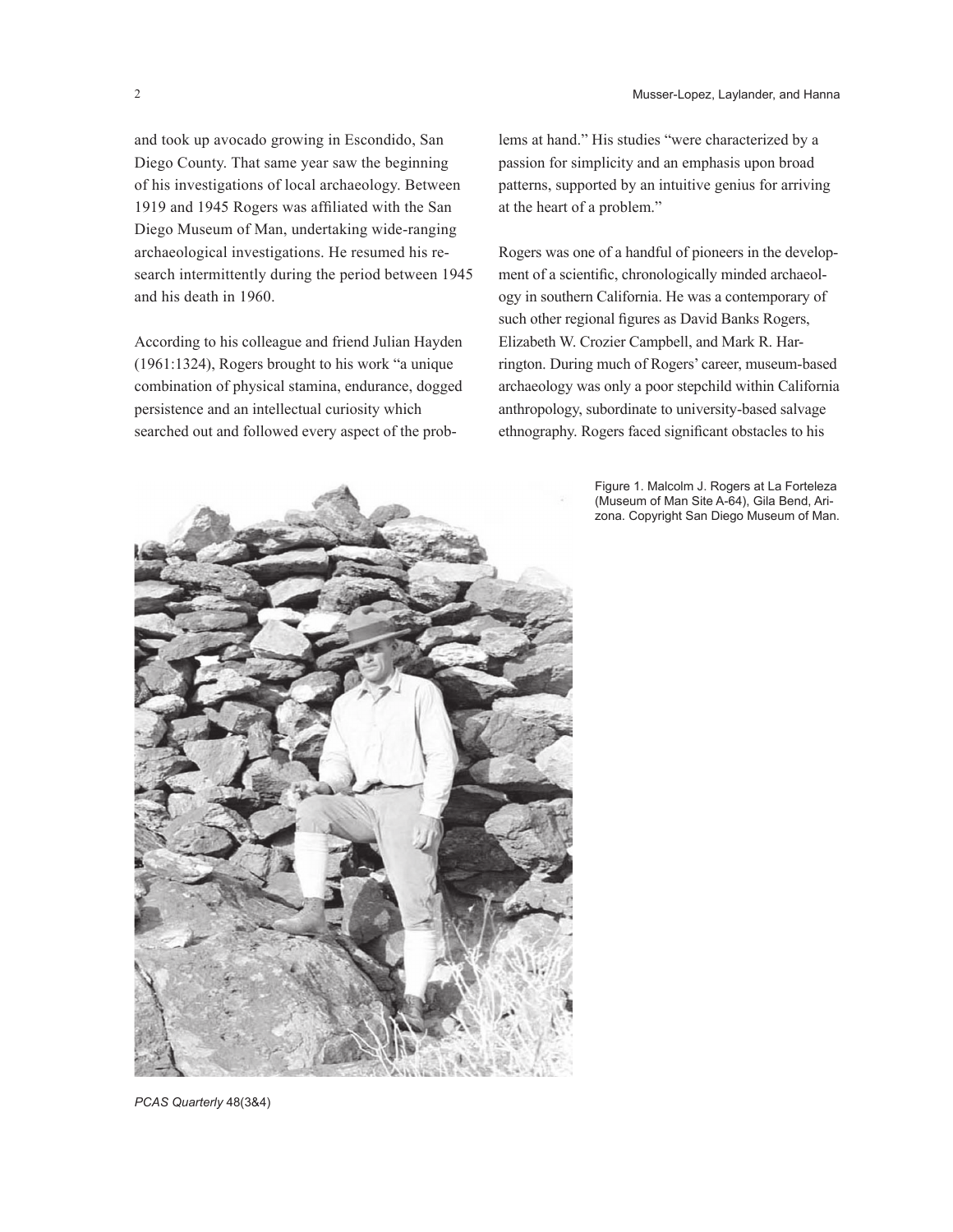work, including limited funding, few peers with whom to collaborate, and the lack of such modern amenities as an extensive network of paved roads, all-terrain vehicles for reaching areas beyond that network, large-scale topographic mapping, global positioning system technology, and radiocarbon dating (until the final phase of his work). On the other hand, the remoteness and still-limited development in many of the areas he studied meant that he had a comparatively pristine archaeological record to examine, as well as relatively few bureaucratic obstacles or distractions. Suffice it to say that it would be impossible to duplicate Rogers' fieldwork today and that our understanding of regional prehistory is still heavily dependent on his irreplaceable data and strongly influenced by his ideas.

# **Sources for Research: Rogers' Publications, Notebooks, Correspondence, and Collections**

The list of Rogers' professional publications is not a long one. Table 1 includes 14 items. Much additional work was documented in unpublished reports and notebooks containing site records and field notes (Table 2). In addition, the San Diego Museum of Man and some individual researchers have copies of correspondence to and from Rogers and between others concerning his research. Substantial numbers of photographs are also on file. Most importantly, to this documentary record must be added the Museum's extensive assemblage of artifacts from Rogers' surface collections and excavations.

Table 1. Monographs and Articles by Malcolm J. Rogers (based on Hanna 1982).

| Year | <b>Title</b>                                                                                                    | <b>Publication</b>                                                                                               |
|------|-----------------------------------------------------------------------------------------------------------------|------------------------------------------------------------------------------------------------------------------|
| 1928 | Remarks on the Archaeology of the Gila River Drainage                                                           | Arizona Museum Journal 1(1):21-24                                                                                |
| 1928 | A Question of Scumming                                                                                          | Arizona Old and New 1(2):5, 18, 20-21                                                                            |
| 1929 | Report of an Archaeological Reconnaissance in the Mohave<br><b>Sink Region</b>                                  | San Diego Museum Papers No. 1                                                                                    |
| 1929 | The Stone Art of the San Dieguito Plateau                                                                       | American Anthropologist 31(3):454-467                                                                            |
| 1933 | The Aborigines of the Desert                                                                                    | In The California Deserts, by Edmund C. Jaeger, pp. 116–129.<br>Stanford University Press, Palo Alto, California |
| 1936 | Yuman Pottery Making                                                                                            | San Diego Museum Papers No. 2                                                                                    |
| 1938 | Archaeological and Geological Investigations of the Cultural<br>Levels in an Old Channel of San Dieguito Valley | Carnegie Institution of Washington Yearbook 37:344-345                                                           |
| 1939 | Early Lithic Industries of the Lower Basin of the Colorado<br>River and Adjacent Desert Areas                   | San Diego Museum Papers No. 3                                                                                    |
| 1941 | Aboriginal Culture Relations between Southern California<br>and the Southwest                                   | San Diego Museum Bulletin 5(3):1-6                                                                               |
| 1941 | The Role of the Museum in Science and Social Culture                                                            | San Diego Museum Bulletin 5(4):9-12                                                                              |
| 1945 | An Outline of Yuman Prehistory                                                                                  | Southwestern Journal of Anthropology 1(2):167–198                                                                |
| 1958 | San Dieguito Implements from the Terraces of the Rincon-<br>Pantano and Rillito Drainage System                 | The Kiva 24(1):1-23                                                                                              |
| 1966 | Ancient Hunters of the Far West                                                                                 | Edited by Richard F. Pourade. Union-Tribune Publishing, San<br>Diego.                                            |
| 1978 | <b>Indian Night Stories</b>                                                                                     | The Kiva 44(1):51-64                                                                                             |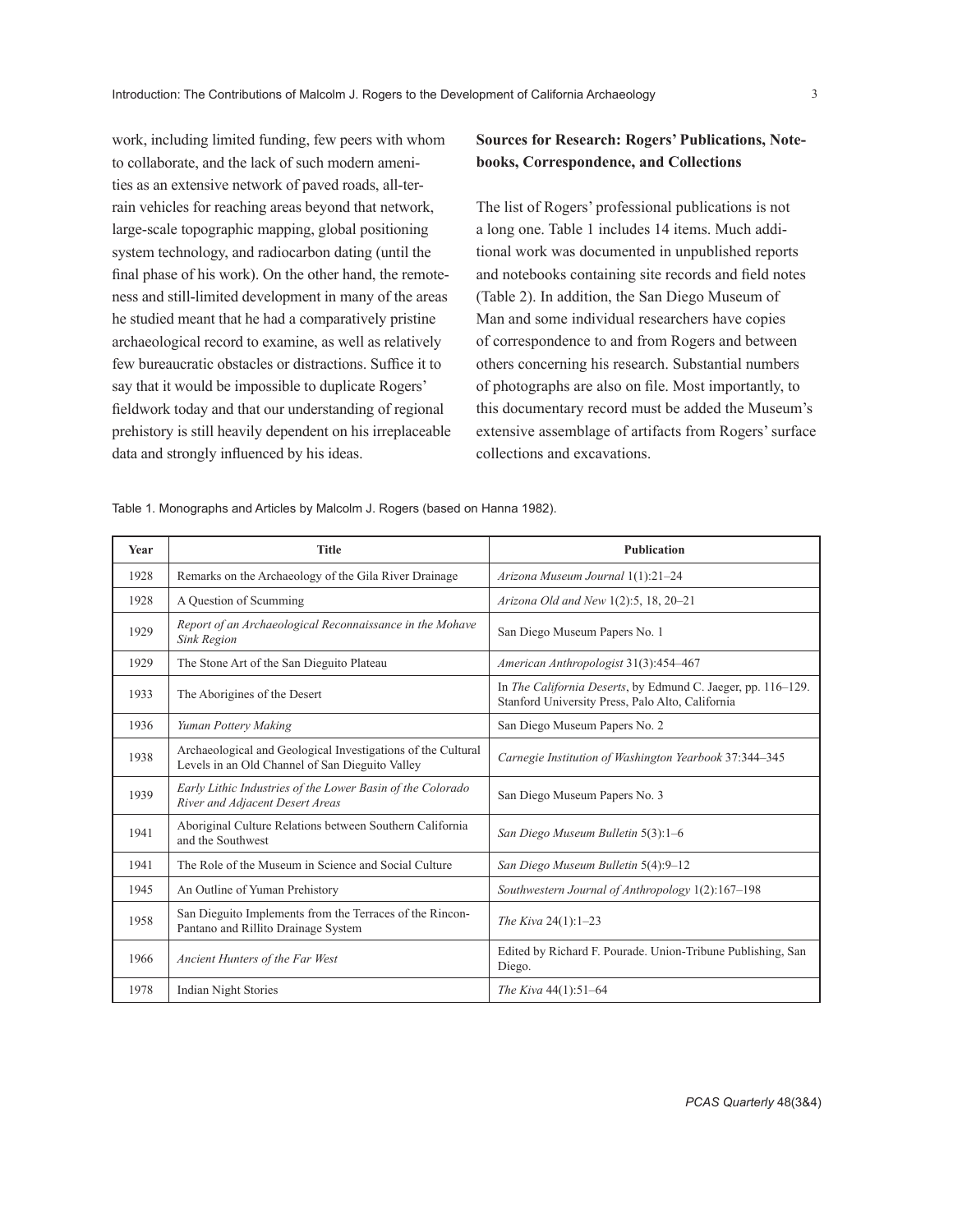| <b>Type of Document</b>      | Subject                                                                                                   |
|------------------------------|-----------------------------------------------------------------------------------------------------------|
|                              | Diary of a Trip from San Diego to Santa Fe, 1926                                                          |
|                              | Preliminary Report of Archaeological Work on Pacific Coast Shell-Middens during 1929                      |
|                              | Field Research of the San Diego Museum in 1929                                                            |
|                              | An Archaeological Project in San Diego County, California                                                 |
|                              | Prospectus of Archaeological Investigations in Pacific Coast Shell-Middens for 1930                       |
|                              | Report of Archaeological Investigations on the Mohave Desert Region during 1930                           |
| <b>Unpublished Documents</b> | Report of the Archaeological Field Work of the San Diego Museum for the Year 1931                         |
|                              | Report to the College Art Association on the Archaeological Research Work of the San Diego Museum         |
|                              | Report of the Archaeological Field Work of the San Diego Museum for the Year 1933                         |
|                              | Journal of a Geo-Archaeological Survey of Southeastern Arizona, April-May 1958                            |
|                              | Findings in Mohave and Colorado deserts, Spring 1959                                                      |
|                              | Journal of an Archaeological Reconnaissance from San Diego to Southeastern Arizona and Return, April 1959 |
|                              | Arizona                                                                                                   |
|                              | Colorado Desert (two notebooks)                                                                           |
|                              | Lower California (two notebooks)                                                                          |
| <b>Site Record Notebooks</b> | Nevada (two notebooks)                                                                                    |
|                              | Utah                                                                                                      |
|                              | Western San Diego County (six notebooks)                                                                  |
|                              | Arizona                                                                                                   |
|                              | Colorado Desert Region                                                                                    |
|                              | Lower California                                                                                          |
| <b>Field Notes</b>           | Mojave Desert Region                                                                                      |
|                              | Nevada and Utah                                                                                           |
|                              | Western Region                                                                                            |
|                              | 1929 San Diego-Smithsonian Expedition                                                                     |
|                              | 1930 Expedition to San Nicolas Island                                                                     |
|                              | Harris Site (W-198), 1938                                                                                 |
|                              | Journal and Field Notes of the San Dieguito Project, Summer of 1938                                       |
| Miscellaneous Notebooks      | Catalog of Artifacts from San Dieguito River Valley Fill (W-198), Summer of 1938                          |
|                              | Ethnological, Anthropological and Archaeological Data Gathered between 1939 and 1945                      |
|                              | Miscellaneous Ethnographic and Archaeological Notes                                                       |

Table 2. Malcolm J. Rogers' Notebooks and Unpublished Documents at the San Diego Museum of Man (based on Hanna 1982).